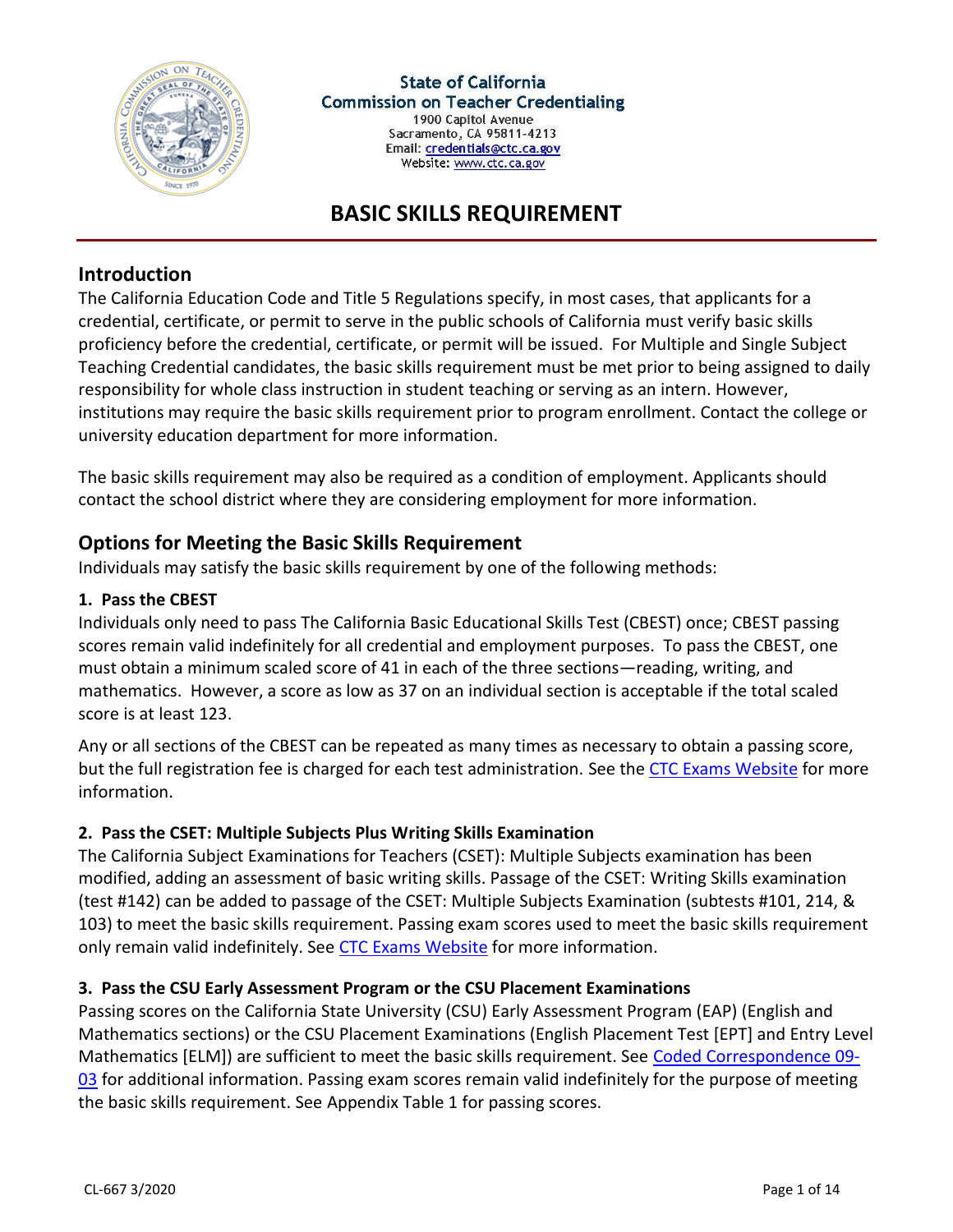### **4. Achieve Qualifying Score on the SAT or ACT**

Previously, individuals having earned a score of 500 or higher on the Critical Reading (previously Verbal) section of the SAT exam combined with a score of 550 or higher on the SAT Mathematics exam is determined to have met the basic skills requirement.

A restructuring of the SAT Suite of Assessments has adjusted the qualifying scores on the revised Evidence-Based Reading and Writing and Mathematics examinations required to meet the basic skills requirement. The new scores listed have been deemed by the College Board as equivalent to the scores shown for the examinations as administered prior to this revision.

An individual having earned a score of 22 or higher on the ACT English exam combined with a score of 23 or higher on the ACT Mathematics exam is determined to have met the basic skills requirement. See Appendix Tables 2-4.

### **5. College Board Advanced Placement (AP) Examinations**

As noted in [Coded Correspondence 15-03,](http://www.ctc.ca.gov/notices/coded/2015/1503.pdf) students who achieve a score of 3 or higher on the College Board AP English exam and AP Calculus or AP Statistics exam may also use these exam scores to meet the basic skills requirement. See Appendix Table 5 for how the scores may be applied.

#### **6. Pass a Basic Skills Examination from Another State**

The Commission will accept basic skills examinations from other states. A photocopy of the score report or letter from the testing agency verifying passage of the examination must be submitted with the application packet. There is no recency requirement for the date the examination was passed. See the chart *Out-of-State Basic Skills Exams Guide* in the Appendix at the end of this leaflet for a listing of acceptable examinations from other states.

### **Submitting Scores to the Commission**

Individuals filing applications directly to the Commission using the CSU, SAT/ACT, or AP exams to meet the basic skills requirement must submit original passing score reports with their application packet. Scores posted only on high school transcripts are not acceptable. Commission-approved program sponsors or local employing agencies may submit a photocopy of the score report as long as the program sponsor or agency has verified it actually received from the educator an original score report, not a scanned or PDF copy.

## **Obtaining Duplicate Score Reports**

### **For CSU Placement Tests (EAP, ELM, EPT)**

Effective October 1, 2017, the English Placement Test (EPT) and Entry-Level Mathematics Exam (ELM) are discontinued. As of September 30, 2019, Educational Testing Systems (ETS) no longer provides these test results.

#### **For SAT/AP/ACT**

The testing agencies maintain files of test scores taken within the last few years online. Check the testing agency's website for details if you completed one of these examinations recently. These agencies also maintain an archive of test results that date back for decades. For a fee, you can request a copy of your archived test scores for each of these examinations.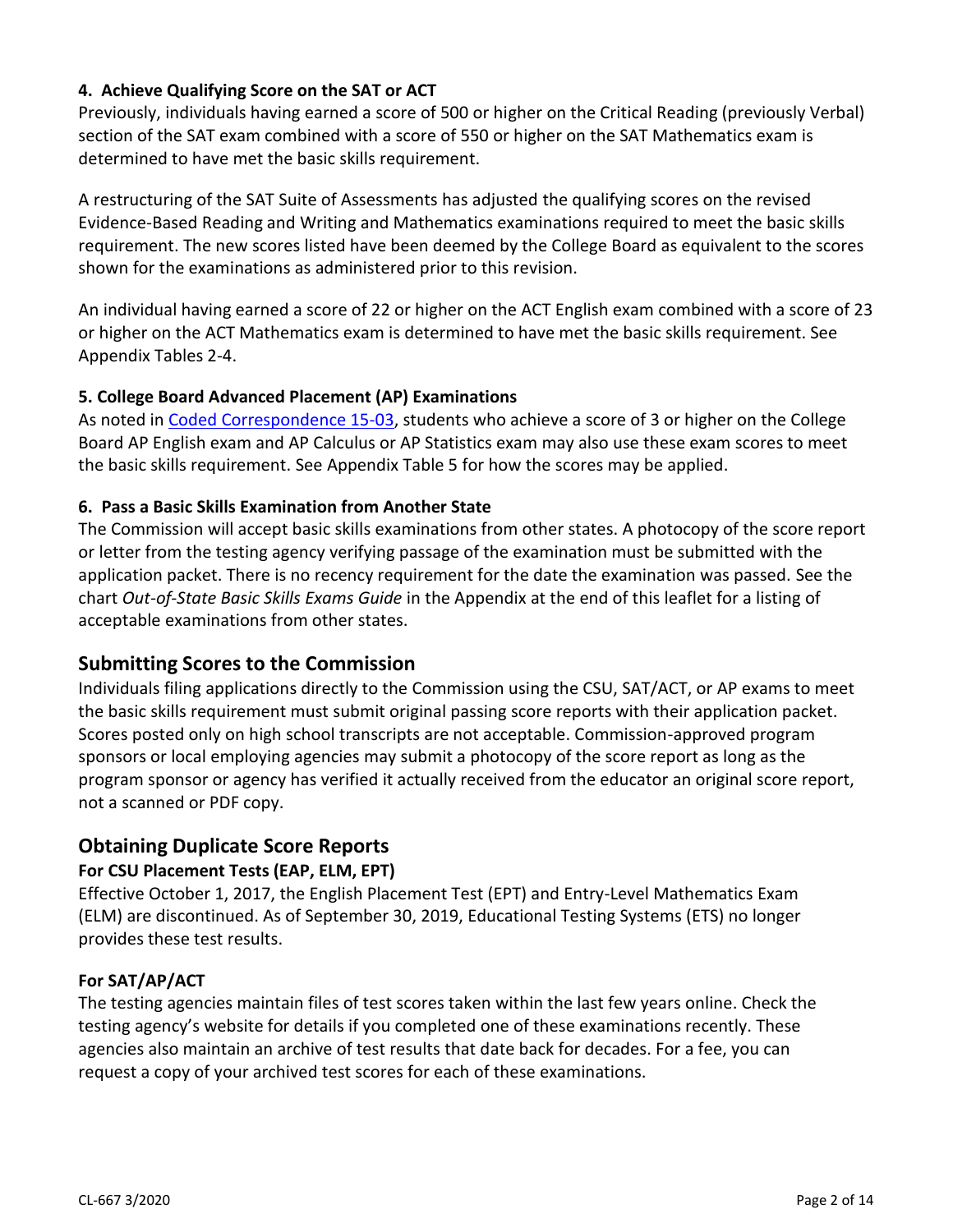Archived SAT scores may be requested by mail or by telephone. See the [College Board website](https://sat.collegeboard.org/scores/send-old-sat-scores) for the [Archived Score Report Order Form](https://sat.collegeboard.org/scores/send-old-sat-scores) or phone ordering directions and current duplicate report fees using this link: [Old Archived SAT Scores.](https://sat.collegeboard.org/scores/send-old-sat-scores)

Information on obtaining archived AP exam scores and the Archived AP Scores Request Form may also be found on the [College Board website](https://apstudent.collegeboard.org/help#faq56) using this link: [Archived Advanced Placement Scores.](https://apstudent.collegeboard.org/help#faq56)

Information on obtaining archived ACT scores online, by phone, or by mail may be found on the [ACT](https://www.act.org/content/act/en/products-and-services/the-act/scores/sending-your-scores.html)  [website,](https://www.act.org/content/act/en/products-and-services/the-act/scores/sending-your-scores.html) or using the following link: [How to obtain older ACT score reports.](http://testprep.about.com/od/actfaq/ht/Old_ACT_Scores.htm)

## **Combining Examination Scores**

Generally, as described in [Coded Correspondence 09-03,](http://www.ctc.ca.gov/notices/coded/2009/0903.pdf) there is no mixing and matching of different sections of examinations that satisfy the BSR. For example, an individual cannot combine passage of the mathematics section of the EAP, with the reading section of the CBEST, and the Writing section of the CSET: Multiple Subjects Plus Writing examination.

However, since the EAP and EPT/ELM examinations were linked for CSU admission and placement, the Commission will accept a combination of scores from the EAP and EPT/ELM Examinations to meet the BSR as long as the individual passed a section of English and a section for Mathematics. For example, an individual may combine passing scores of the Mathematics EAP and the CSU Placement Examination in English (EPT) to satisfy the BSR. [See Coded Correspondence 11-18.](http://www.ctc.ca.gov/notices/coded/2011/1118.pdf)

## **Exemptions**

Applicants for the following documents are exempt from the basic skills requirement:

- 1. Renewal, reissuance, or upgrading of existing non-emergency credentials, certificates, or permits unless it is specifically indicated as a renewal requirement on the document
- 2. An additional credential, certificate, or permit to teach when the applicant holds a nonemergency California teaching credential which required a bachelor's degree
- 3. Credentials issued solely for teaching adults in apprenticeship programs
- 4. Designated Subjects Vocational Education, Career Technical Education, or Special Subjects Teaching Credentials for which a bachelor's degree is not required
- 5. Certificates of Clearance
- 6. Activity Supervisor Clearance Certificates
- 7. Child Development Permits
- 8. Eminence Credentials
- 9. Health Services Credentials, unless the document also authorizes teaching
- 10. Candidates who are prelingually deaf. This includes all credential types that have basic skills as a requirement for those serving in state special schools or in special classes for pupils with hearing impairments. Prelingually deaf individuals who choose this option will be required to complete a job-related assessment. See the Guide for Verifying the Proficiency of Prelingually Deaf Credential Candidates found on the Commission's website for complete details.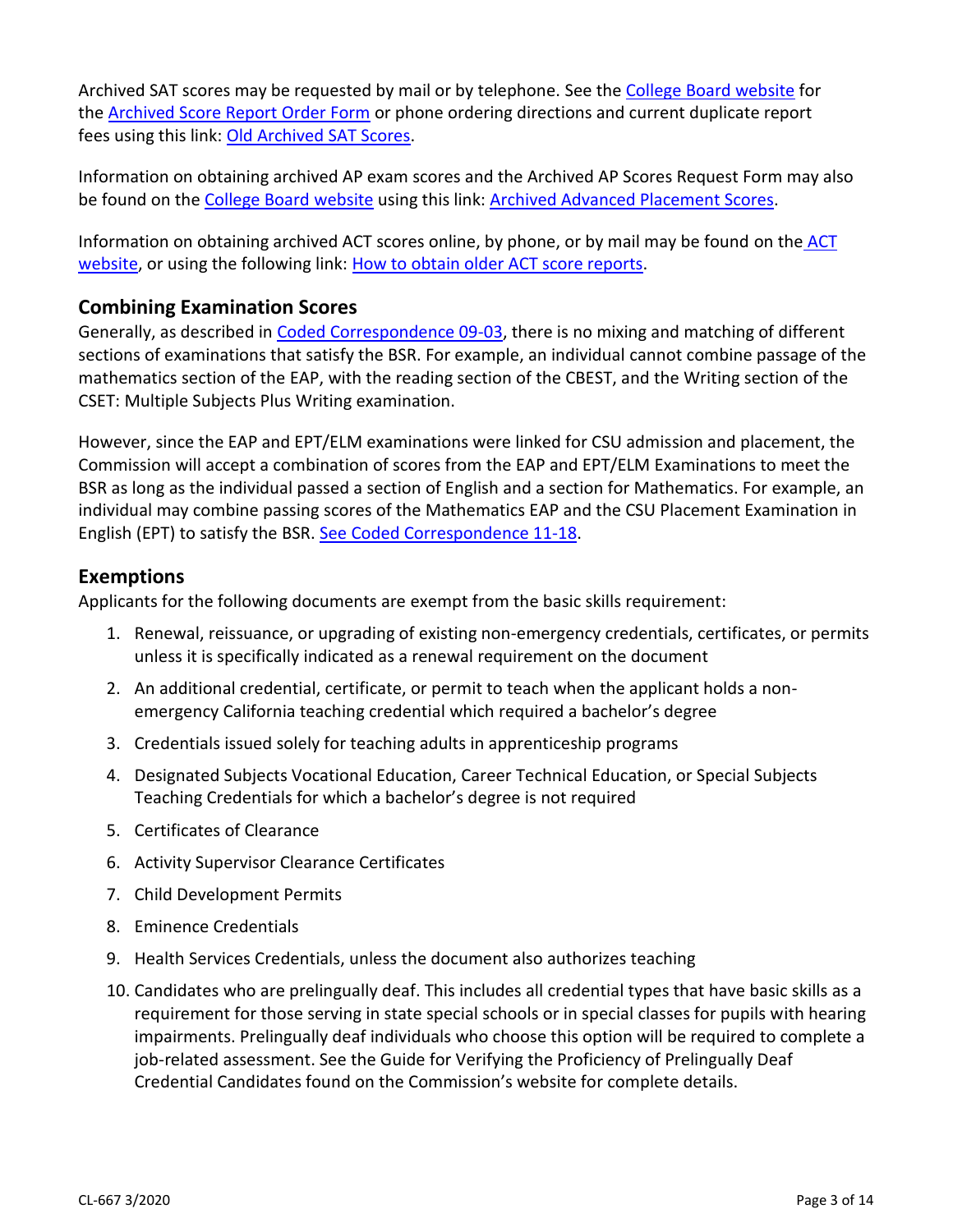Applicants for the following documents may serve on a credential for one year pending the completion of the basic skills requirement:

- Exchange Credentials
- One-Year Nonrenewable (OYNR) Credentials (some services and teaching credentials may be issued to applicants who have completed their professional training outside of California and who have met all of the requirements for an initial California credential except for completion of the basic skills requirement). Applicants for the OYNR credential must submit a completed application packet through a California school district or county office of education that includes written verification that they have offered employment to the credential applicant, and the applicant has passed a basic skills test developed by the district or county. (The district basic skills test does not replace the basic skills requirement.)
- Out-of-state prepared holders of the preliminary multiple subject, single subject, and education specialist credentials must complete the basic skills requirement during the first year of certification

NOTE: Any examination information provided in this leaflet is subject to change. Please see the testing agency's website for the most current information.

## **Reference:**

California Education Code, Section 44252 and 44830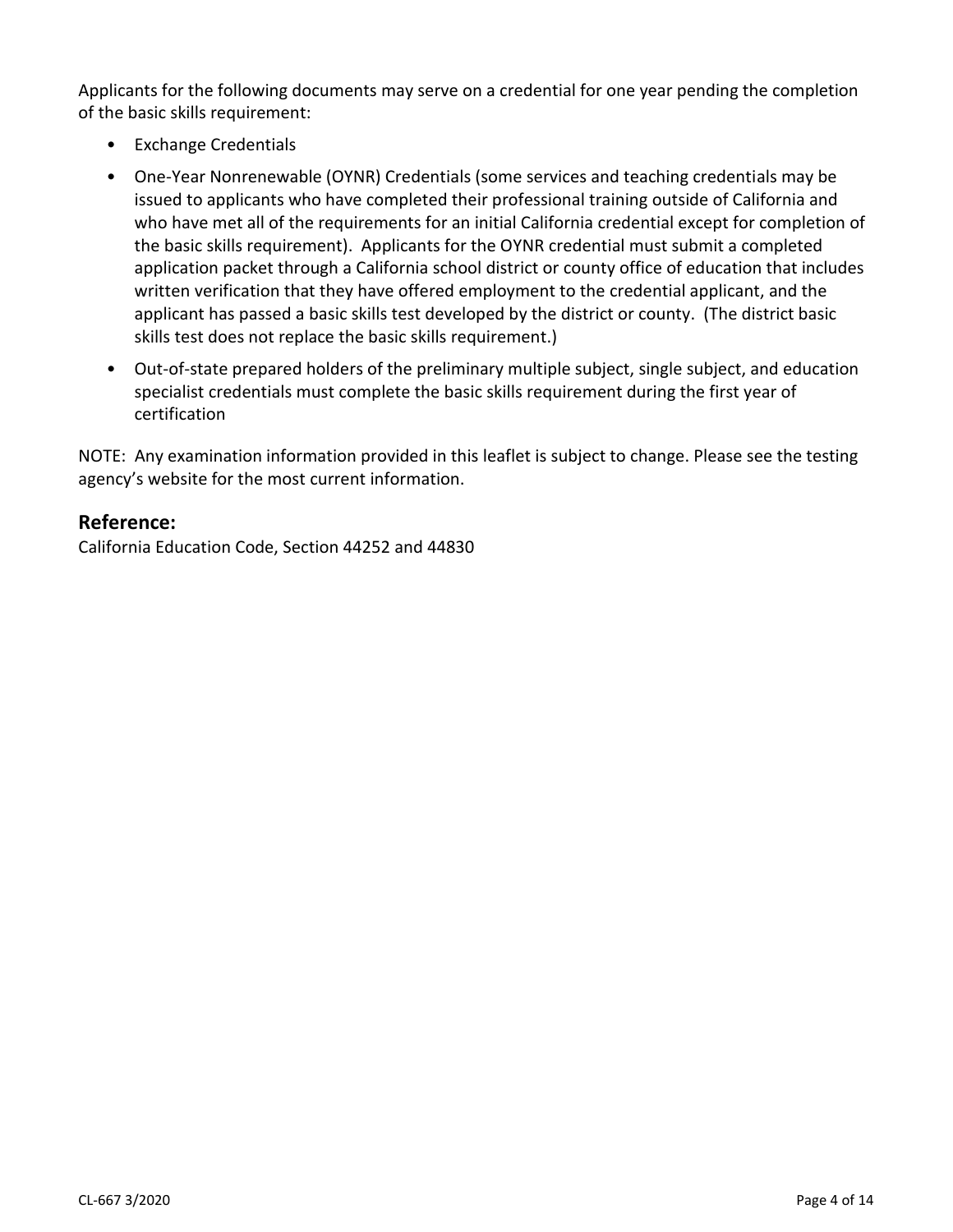# **Appendix**

## **Table 1**

| <b>CSU Placement Tests</b>                  | Math                        | English                     |
|---------------------------------------------|-----------------------------|-----------------------------|
| <b>Early Assessment Program</b><br>(EAP)    | 'College Ready' or 'Exempt' | 'College Ready' or 'Exempt' |
| (taken in Spring of 11 <sup>th</sup> grade) |                             |                             |
| <b>Entry Level Math (ELM)**</b>             | $50*$                       |                             |
| <b>English Placement Test</b>               |                             | 151                         |

*\* ELM tests taken prior to March 2002 required a minimum passing score of 550.*

*\*\* The English Placement Test (EPT) and Entry-Level Mathematics Exam (ELM) are no longer offered.*

### **Table 2**

| <b>College Board SAT</b><br>(taken after March 2016) | Math | <b>Evidence-Based Reading and</b><br>Writing |  |
|------------------------------------------------------|------|----------------------------------------------|--|
| <b>Qualifying Scores</b>                             | 570  | 560                                          |  |

# **Table 3**

| <b>College Board SAT</b><br>(taken before March 2016) | Math | <b>Critical Reading (or Verbal)</b> |
|-------------------------------------------------------|------|-------------------------------------|
| <b>Qualifying Scores</b>                              | 550  | 500                                 |

## **Table 4**

| (ACT)                    | Math | <b>English</b> |
|--------------------------|------|----------------|
| <b>Qualifying Scores</b> | ت    |                |

# **Table 5**

| <b>Examination</b>                                                       | Math                                                            | <b>English</b>                                                                                  |  |
|--------------------------------------------------------------------------|-----------------------------------------------------------------|-------------------------------------------------------------------------------------------------|--|
| <b>College Board</b><br><b>Advanced Placement</b><br><b>Examinations</b> | Score of 3 or above on one of the<br>following:                 | Score of 3 or above on one of the<br>following:                                                 |  |
|                                                                          | $\bullet$ AP Calculus AB<br>• AP Calculus BC<br>• AP Statistics | AP English Language and<br>Composition<br>AP English Literature and<br>$\bullet$<br>Composition |  |

## **Out-of-State Basic Skills Exams Guide**

The following chart provides a guide for examinations from other states that may be accepted for use toward meeting California's basic skills requirement. This chart is only a guide and is subject to change.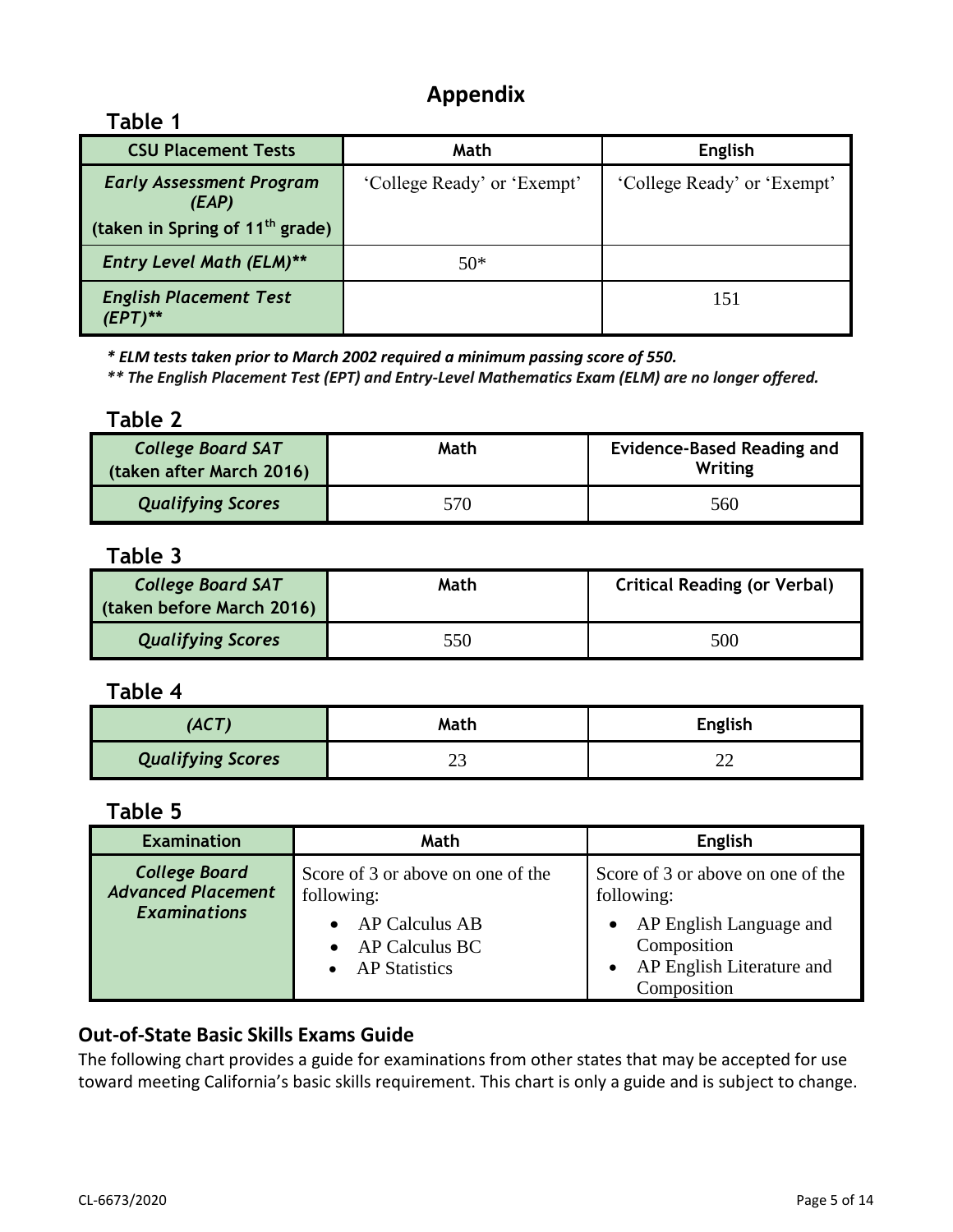| <b>State</b> | <b>Exam</b>             | <b>Exam Name</b>                                                                                                                                                                                                                       | <b>Exam Info Web Site</b>                                                  | <b>State Web Site</b>                                      |
|--------------|-------------------------|----------------------------------------------------------------------------------------------------------------------------------------------------------------------------------------------------------------------------------------|----------------------------------------------------------------------------|------------------------------------------------------------|
| Alabama      | yes                     | • Praxis Core Academic Skills<br>for Educators Assessment<br>(since October 1, 2016)                                                                                                                                                   | Alabama State Department of Education-<br><b>Basic Skills Assessment</b>   | Alabama State Department<br>of Education                   |
|              |                         | • AECAP-ACT WorkKeys System<br>(last administration July 8,<br>2017)                                                                                                                                                                   |                                                                            |                                                            |
|              |                         | • Alabama Educator<br>Certification Testing Program<br>(AECTP: Basic Skills Test)<br>(Formerly APTTP)                                                                                                                                  |                                                                            |                                                            |
| Alaska       | yes                     | • Praxis I: Pre-Professional<br>Skills Assessments (PPST)                                                                                                                                                                              | <b>Educational Testing Service</b><br><b>CTC Exams Website</b>             | Alaska Department of<br><b>Education</b>                   |
|              |                         | • California Basic Educational<br>Skills Test (CBEST)<br>$\bullet$ West-B                                                                                                                                                              | Educator Skills Test-Basic® (WEST-B®)                                      | <b>Basic Competency</b><br><b>Examination Requirement</b>  |
| Arizona      | Not<br>currently        | Basic Skills Exam (if passed<br>between January 1984 and<br>January 1999)                                                                                                                                                              | Not applicable                                                             | Arizona Department of<br>Education                         |
| Arkansas     | yes                     | Praxis Core Academic Skills<br>$\bullet$<br>for Educators Assessment                                                                                                                                                                   | <b>Arkansas Test Requirements</b>                                          | Arkansas Department of<br>Education                        |
|              |                         | Praxis I: Pre-Professional<br>$\bullet$<br>Skills Assessments (PPST)                                                                                                                                                                   | <b>Educational Testing Service</b>                                         |                                                            |
| Colorado     | no                      | Not applicable                                                                                                                                                                                                                         | Not applicable                                                             | <b>Colorado Department of</b><br>Education                 |
| Connecticut  | <b>Not</b><br>currently | • Praxis I: Pre-Professional<br><b>Skills Assessments (PPST)</b><br>• Praxis Core Academic Skills for<br><b>Educators Assessment</b><br>(Connecticut no longer requires<br>the basic skills test; OK if passed<br>prior to 07/01/2016) | <b>Connecticut Test Requirements</b><br><b>Educational Testing Service</b> | <b>Connecticut State</b><br><b>Department of Education</b> |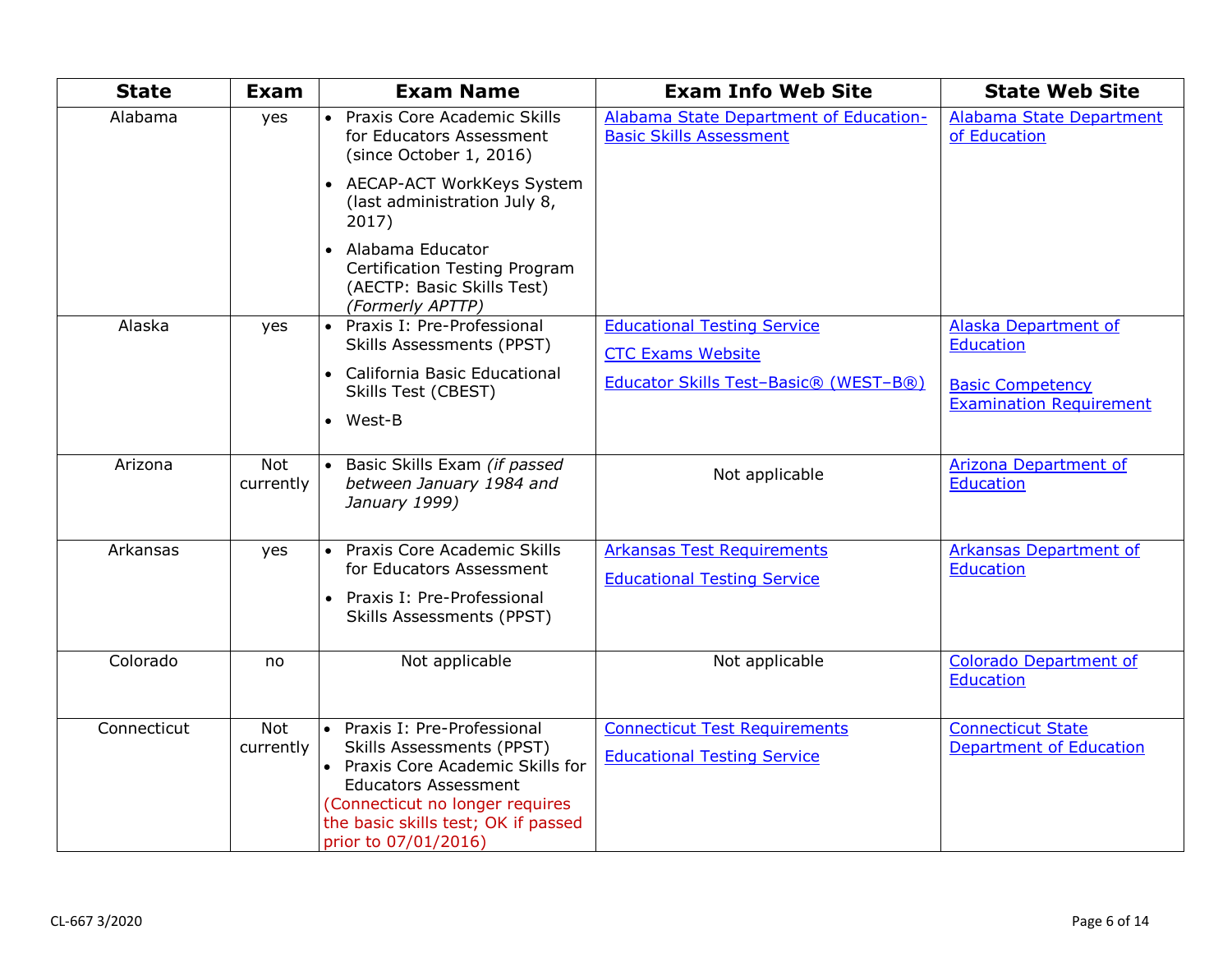| <b>State</b>         | Exam                    | <b>Exam Name</b>                                                                                                                                                                                                                                                               | <b>Exam Info Web Site</b>                                                                                         | <b>State Web Site</b>                                                                            |
|----------------------|-------------------------|--------------------------------------------------------------------------------------------------------------------------------------------------------------------------------------------------------------------------------------------------------------------------------|-------------------------------------------------------------------------------------------------------------------|--------------------------------------------------------------------------------------------------|
| Delaware             | <b>Not</b><br>currently | • Praxis I: Pre-Professional<br>Skills Assessments (PPST)<br>• Praxis Core Academic Skills<br>for Educators Assessment<br>• California Basic Educational<br>Skills Test (CBEST)<br>(Delaware no longer requires the<br>basic skills test; OK if passed<br>prior to 06/20/2017) | <b>Educational Testing Service</b><br><b>CTC Exams Website</b>                                                    | <b>Delaware Department of</b><br><b>Education</b>                                                |
| District of Columbia | yes                     | • Praxis Core Academic Skills<br>for Educators Assessment<br>• Praxis I: Pre-Professional<br>Skills Assessments (PPST) (if<br>passed prior to 8/31/16)                                                                                                                         | <b>Educational Testing Service</b><br><b>District of Columbia Test Requirements</b>                               | Office of the State<br>Superintendent of Education                                               |
| Florida              | yes                     | • Florida Teacher Certification<br>Examinations (FTCE)<br>(Beginning July 1, 2002)<br>General Knowledge Test (GK)<br>• CLAST (1982-June 30, 2002);<br>as of July 1, 2014, Florida will<br>not recognize CLAST results to<br>obtain an initial credential                       | FTCE General Knowledge Test (GK)                                                                                  | <b>Florida Department of</b><br><b>Education</b>                                                 |
| Georgia              | yes                     | • Georgia Assessments for the<br><b>Certification of Educators</b><br>(GACE) 200, 201, 202<br>• Praxis I: Pre-Professional<br>Skills Assessments (PPST) (if<br>passed prior to 3/5/2007)                                                                                       | <b>Program Admission Assessment</b><br>Educator Assessment - GACE and edTPA<br><b>Educational Testing Service</b> | Georgia Department of<br><b>Education</b><br>Georgia Professional<br><b>Standards Commission</b> |
| Guam                 | yes                     | • Praxis I: Pre-Professional<br><b>Skills Assessments (PPST)</b>                                                                                                                                                                                                               | <b>Guam Test Requirements</b>                                                                                     | <b>Guam Department of</b><br><b>Education</b>                                                    |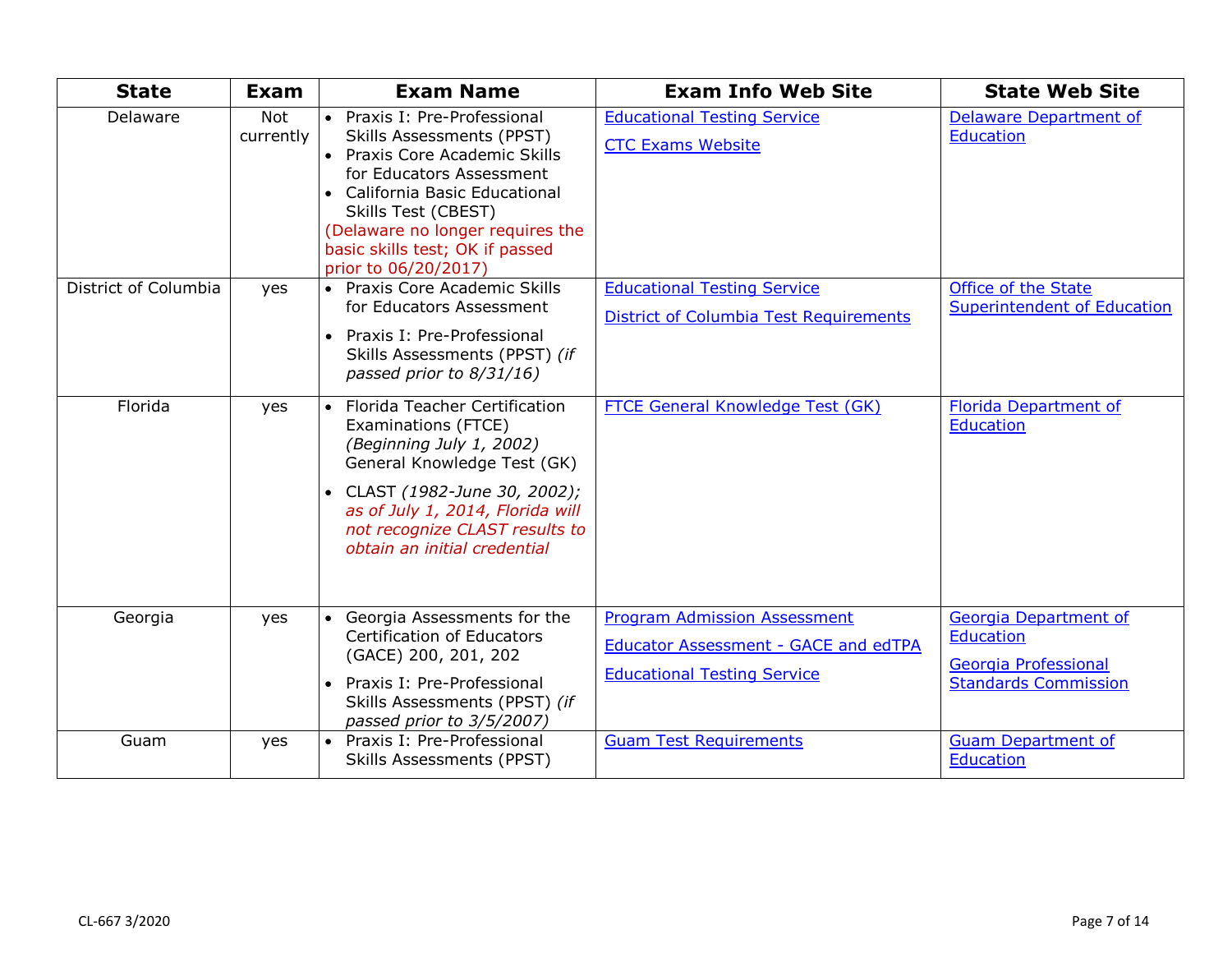| <b>State</b> | <b>Exam</b>             | <b>Exam Name</b>                                                                                                                                                                                                                                               | <b>Exam Info Web Site</b>                                                                                       | <b>State Web Site</b>                                                                                 |
|--------------|-------------------------|----------------------------------------------------------------------------------------------------------------------------------------------------------------------------------------------------------------------------------------------------------------|-----------------------------------------------------------------------------------------------------------------|-------------------------------------------------------------------------------------------------------|
| Hawaii       | yes                     | • Praxis Core Academic Skills<br>for Educators Assessment<br>Praxis I: Pre-Professional<br>Skills Assessments (PPST)(if<br>passed prior to 6/30/14)                                                                                                            | <b>Educational Testing Service</b><br><b>Hawaii Test Requirements</b>                                           | Hawaii Teacher Standards<br><b>Board</b><br>Hawaii State Department of<br><b>Education</b>            |
| Idaho        | no                      | Not applicable                                                                                                                                                                                                                                                 | Not applicable                                                                                                  | <b>Idaho State Department of</b><br>Education/                                                        |
| Illinois     | yes                     | ILTS: Test of Academic<br>Proficiency (TAP) - four<br>subtests beginning 9/12/2012<br>• ICTS - Basic Skills Test (#096<br>if all sections passed before<br>8/31/2010; #300 if passed<br>between 9/11/2010 and<br>9/11/2012                                     | <b>Illinois Tests</b><br><b>What Tests Do I Need to Take</b>                                                    | <b>Illinois State Board of</b><br><b>Education</b>                                                    |
| Indiana      | <b>Not</b><br>currently | • Core Academic Skills<br>Assessment (CASA)<br>(beginning Summer 2013)<br>• Praxis I: Pre-Professional<br><b>Skills Assessments (PPST)</b><br>As of July 1, 2019, Indiana no<br>longer requires passage of a<br>basic skills exam for teacher<br>certification | <b>Educational Testing Service</b><br><b>Indiana CORE Assessments</b><br>Core Academic Skills Assessment (CASA) | <b>Indiana Department of</b><br><b>Education</b>                                                      |
| Iowa         | no                      | Not applicable                                                                                                                                                                                                                                                 | Not applicable                                                                                                  | <b>Iowa Department of</b><br><b>Education</b><br><b>Iowa Board of Educational</b><br><b>Examiners</b> |
| Kansas       | <b>Not</b><br>currently | • Praxis I: Pre-Professional<br>Skills Assessments (PPST)(if<br>passed between 5/1/1986 to<br>7/1/2002                                                                                                                                                         | Not applicable                                                                                                  | Kansas State Department of<br><b>Education</b>                                                        |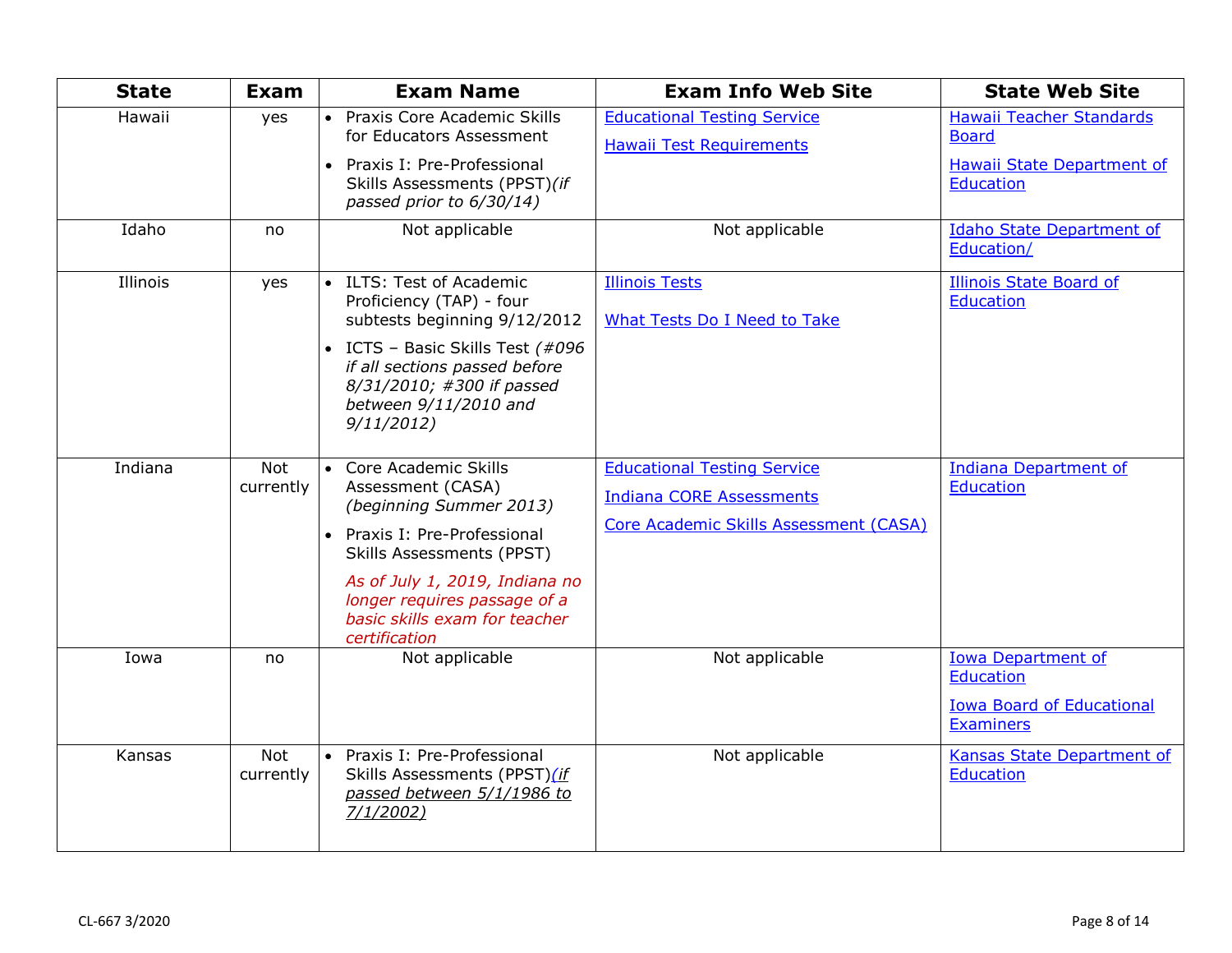| <b>State</b>  | Exam | <b>Exam Name</b>                                                                                                                                                                                                                                                                                                                                                       | <b>Exam Info Web Site</b>                                            | <b>State Web Site</b>                                                                          |
|---------------|------|------------------------------------------------------------------------------------------------------------------------------------------------------------------------------------------------------------------------------------------------------------------------------------------------------------------------------------------------------------------------|----------------------------------------------------------------------|------------------------------------------------------------------------------------------------|
| Kentucky      | yes  | Praxis Core Academic Skills<br>$\bullet$<br>for Educators Assessment                                                                                                                                                                                                                                                                                                   | <b>Educational Testing Service</b>                                   | Kentucky Department of<br>Education<br><b>Education Professional</b><br><b>Standards Board</b> |
| Louisiana     | yes  | Praxis Core Academic Skills<br>$\bullet$<br>for Educators Assessment<br>(beginning 09/01/2014)<br>• Praxis I: Pre-Professional<br>Skills Assessments (PPST)(up<br>to 8/31/2014 - scores differ<br>depending on year passed)                                                                                                                                            | <b>Educational Testing Service</b>                                   | Louisiana Department of<br><b>Education</b>                                                    |
| Maine         | yes  | • Praxis Core Academic Skills<br>for Educators Assessment<br>Praxis I: Pre-Professional<br>Skills Assessments (PPST)(if<br>passed prior to 8/31/2014)                                                                                                                                                                                                                  | <b>Educational Testing Service</b><br><b>Maine Test Requirements</b> | <b>Maine Department of</b><br><b>Education</b>                                                 |
| Maryland      | yes  | • Praxis Core Academic Skills<br>for Educators Assessment<br>(beginning 09/01/2014)*<br>Praxis I: Pre-Professional<br>$\bullet$<br>Skills Assessments (PPST) (if<br>passed prior to 8/31/2014)<br>* Candidates may combine<br>passing scores on individual<br>sections of the Praxis-Core<br>and Praxis-I PPST exams to<br>meet Maryland's basic skills<br>requirement | <b>Educational Testing Service</b>                                   | <b>Maryland State Department</b><br>of Education                                               |
| Massachusetts | no   | Not applicable                                                                                                                                                                                                                                                                                                                                                         | Not applicable                                                       | <b>Massachusetts Department</b><br>of Elementary and<br><b>Secondary Education</b>             |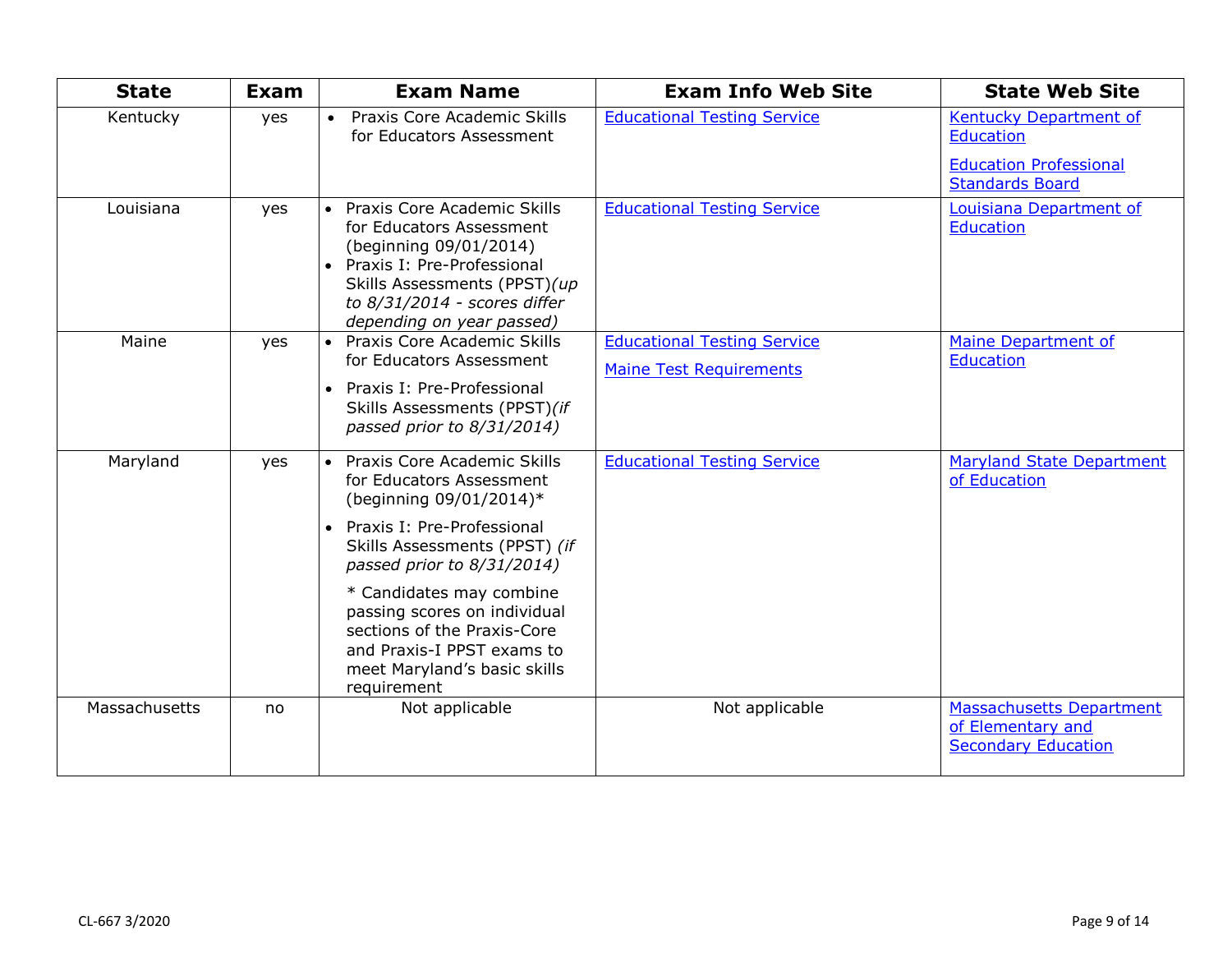| <b>State</b> | <b>Exam</b>      | <b>Exam Name</b>                                                                                                                             | <b>Exam Info Web Site</b>                                                  | <b>State Web Site</b>                                                             |
|--------------|------------------|----------------------------------------------------------------------------------------------------------------------------------------------|----------------------------------------------------------------------------|-----------------------------------------------------------------------------------|
| Michigan     | Not<br>currently | Michigan Test for Teacher<br>$\bullet$<br>Certification (MTTC):<br>Professional Readiness Exam<br>(PRE)-last administered<br>09/23/2017      | What Tests Do I Need to Take<br><b>Michigan Tests</b>                      | Michigan Department of<br><b>Education</b>                                        |
|              |                  | MTTC: Basic Skills Test<br>NOTE: Effective 09/25/2018,<br>Michigan will no longer require                                                    |                                                                            |                                                                                   |
| Minnesota    | Yes              | a basic skills test for teacher<br>candidates<br>• NES Essential Academic Skills<br>(NOTE: 2 versions of test,<br>Multi-state and Minnesota. | <b>Educational Testing Service</b><br>Minnesota Teacher Licensure          | Minnesota Professional<br><b>Educator Licensing and</b><br><b>Standards Board</b> |
|              |                  | Both accepted but have<br>different passing scores)<br>Praxis Core Academic Skills<br>for Educators Assessment<br>(beginning 9/1/2014)       | <b>Examinations</b>                                                        | Minnesota Department of<br>Education                                              |
|              |                  | MTLE: Basic Skills (beginning<br>9/1/2010; discontinued<br>6/08/2016<br>Praxis I: Pre-Professional                                           |                                                                            |                                                                                   |
|              |                  | <b>Skills Assessments (PPST)</b><br>(if passed prior to 9/1/2014)                                                                            |                                                                            |                                                                                   |
| Mississippi  | yes              | • Praxis Core Academic Skills for<br><b>Educators Assessment</b><br>• Praxis I: Pre-Professional<br>Skills Assessments (PPST)                | <b>Educational Testing Service</b><br><b>Mississippi Test Requirements</b> | Mississippi Department of<br><b>Education</b>                                     |
| Missouri     | no               | Not applicable                                                                                                                               | Not applicable                                                             | Missouri Department of<br><b>Elementary and Secondary</b><br><b>Education</b>     |
| Montana      | no               | Not applicable                                                                                                                               | Not applicable                                                             | Montana Office of Public<br><b>Instruction</b>                                    |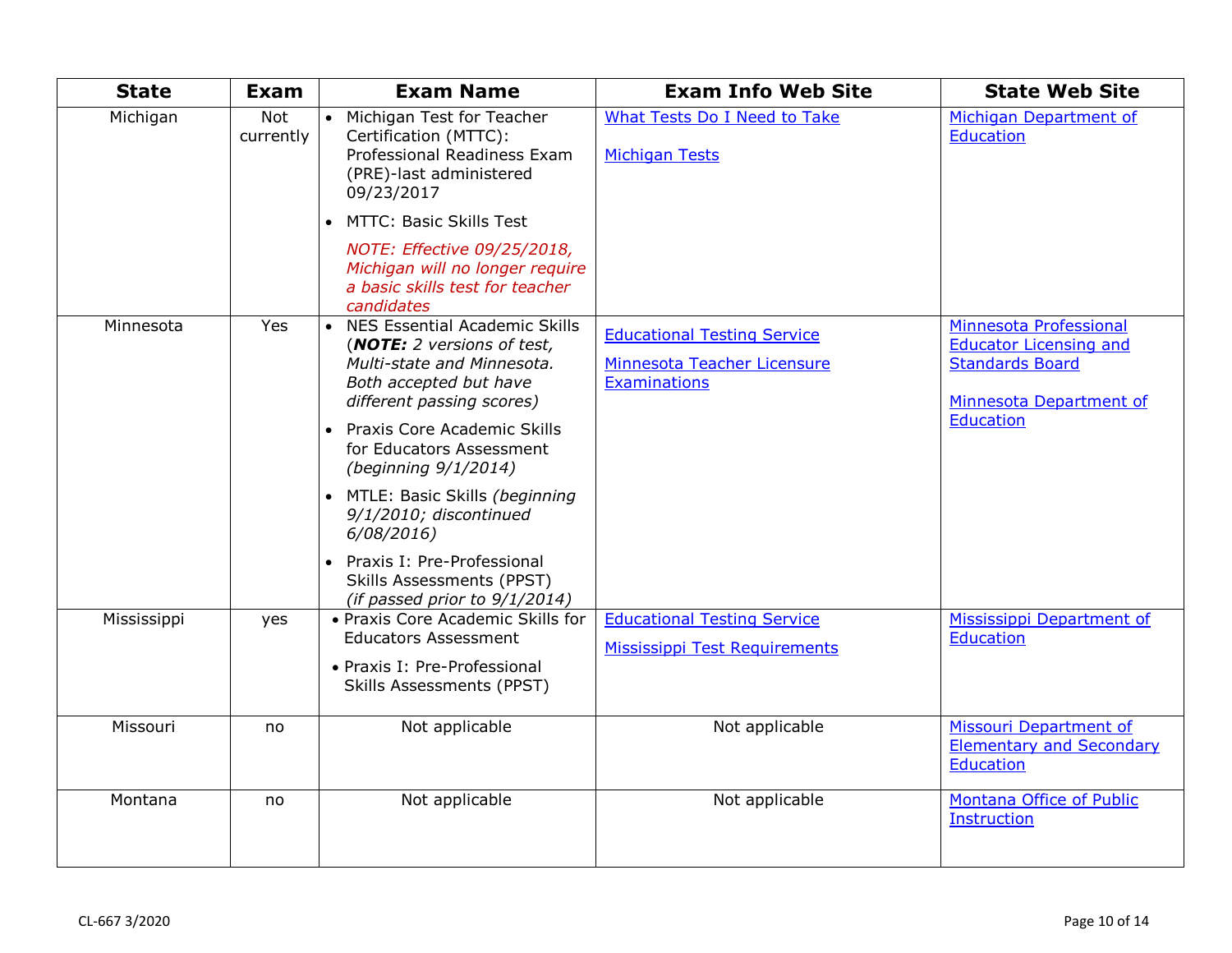| <b>State</b>      | Exam | <b>Exam Name</b>                                                                                                                                                  | <b>Exam Info Web Site</b>                                                    | <b>State Web Site</b>                                                                                   |
|-------------------|------|-------------------------------------------------------------------------------------------------------------------------------------------------------------------|------------------------------------------------------------------------------|---------------------------------------------------------------------------------------------------------|
| Nebraska          | yes  | • Praxis Core Academic Skills<br>for Educators Assessment<br>• Praxis I: Pre-Professional<br><b>Skills Assessments (PPST)</b>                                     | <b>Educational Testing Service</b><br><b>CTC Exams Website</b>               | Nebraska Department of<br><b>Education-Educator</b><br>Certification                                    |
|                   |      | • California Basic Educational<br>Skills Test (CBEST)                                                                                                             |                                                                              |                                                                                                         |
| Nevada            | yes  | • Praxis Core Academic Skills<br>for Educators Assessment                                                                                                         | <b>Educational Testing Service</b><br><b>Nevada Test Requirements</b>        | <b>Nevada Department of</b><br><b>Education</b>                                                         |
|                   |      | • Praxis I: Pre-Professional<br><b>Skills Assessments (PPST)</b>                                                                                                  | <b>CTC Exams Website</b>                                                     |                                                                                                         |
|                   |      | • California Basic Educational<br>Skills Test (CBEST)                                                                                                             |                                                                              |                                                                                                         |
| New Hampshire     | yes  | • Praxis Core Academic Skills<br>for Educators Assessment                                                                                                         | <b>Educational Testing Service</b><br><b>New Hampshire Test Requirements</b> | <b>New Hampshire Department</b><br>of Education                                                         |
|                   |      | • Praxis I: Pre-Professional<br><b>Skills Assessments (PPST)</b>                                                                                                  |                                                                              | <b>NH Department of Education</b><br><b>Bureau of Credentialing</b>                                     |
| New Jersey        | yes  | Praxis Core Academic Skills for<br><b>Educators Assessment</b>                                                                                                    | <b>New Jersey Test Requirements</b>                                          | <b>State of New Jersey</b><br><b>Department of Education</b>                                            |
| <b>New Mexico</b> | yes  | • Essential Academic Skills<br>(001, 002, 003)<br>• New Mexico Assessment of<br><b>Teacher Basic Skills</b>                                                       | <b>New Mexico Tests</b>                                                      | <b>New Mexico Public Education</b><br><b>Department</b>                                                 |
| New York          | no   | Not applicable                                                                                                                                                    | Not applicable                                                               | <b>New York State Education</b><br><b>Department</b>                                                    |
| North Carolina    | yes  | Praxis I: Pre-Professional<br>$\bullet$<br>Skills Assessments (PPST) (if<br>passed prior to 8/31/14)<br>• Praxis Core Academic Skills<br>for Educators Assessment | North Carolina Test Requirements<br><b>Educational Testing Service</b>       | <b>North Carolina Department</b><br>of Public Instruction<br>North Carolina State Board<br>of Education |
| North Dakota      | yes  | • Praxis I: Pre-Professional<br>Skills Assessments (PPST)                                                                                                         | <b>Educational Testing Service</b>                                           | <b>North Dakota Education</b><br><b>Standards and Practices</b><br><b>Board</b>                         |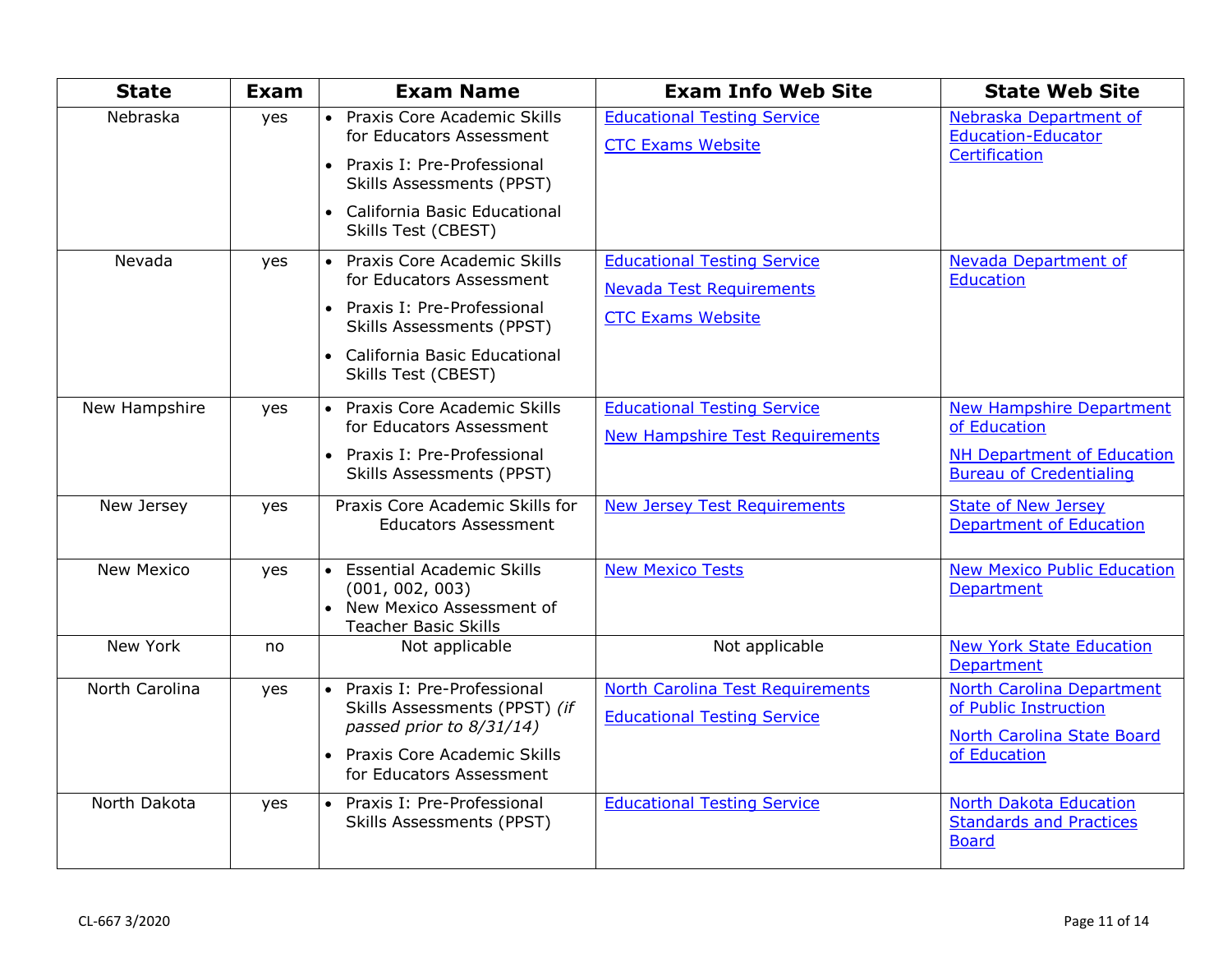| <b>State</b> | Exam | <b>Exam Name</b>                                                                                                                                                                                                                                                                                                                                                                                                     | <b>Exam Info Web Site</b>                                                                                                                                                          | <b>State Web Site</b>                                       |
|--------------|------|----------------------------------------------------------------------------------------------------------------------------------------------------------------------------------------------------------------------------------------------------------------------------------------------------------------------------------------------------------------------------------------------------------------------|------------------------------------------------------------------------------------------------------------------------------------------------------------------------------------|-------------------------------------------------------------|
| Ohio         | no   | Not applicable                                                                                                                                                                                                                                                                                                                                                                                                       | Not applicable                                                                                                                                                                     | <b>Ohio Department of</b><br>Education                      |
| Oklahoma     | yes  | • Oklahoma General Education<br>Test (OGET)<br>• Praxis I: Pre-Professional<br>Skills Assessments (PPST)                                                                                                                                                                                                                                                                                                             | <b>Oklahoma Certification Testing</b><br><b>Certification Exams for Oklahoma</b><br><b>Educators</b><br><b>Educational Testing Service</b>                                         | <b>Oklahoma State Department</b><br>of Education            |
| Oregon       | yes  | • NES Essential Academic Skills<br>Test<br>$\bullet$ West-B<br>• California Basic Educational<br>Skills Test (CBEST)<br>• Praxis I: Pre-Professional<br>Skills Assessments (PPST)<br>• Praxis Core Academic Skills<br>for Educators Assessment                                                                                                                                                                       | <b>Oregon Test Requirements</b><br>Educator Skills Test-Basic® (WEST-B®)<br><b>CTC Exams Website</b><br><b>Educational Testing Service</b><br><b>NES Essential Academic Skills</b> | <b>Oregon Teacher Standards</b><br>and Practices Commission |
| Pennsylvania | yes  | • Pre-Service Academic<br>Performance Assessment<br>(PAPA) (beginning 4/2/2012)<br>• Praxis Core Academic Skills<br>for Educators (CORE) modules<br>in Reading, Writing and<br>Mathematics.<br>• Praxis I: Pre-Professional<br><b>Skills Assessments (PPST)</b><br>(if passed from $09/01/2000$ to<br>4/2/2012<br>• Praxis: General Knowledge<br>(GK) and Communication<br>Skills (if passed prior to<br>09/01/2000) | <b>What Tests Do I Need to Take</b><br>Pennsylvania Department of Education<br><b>Certification Testing</b><br>Pennsylvania Test Requirements                                      | Pennsylvania Department of<br>Education                     |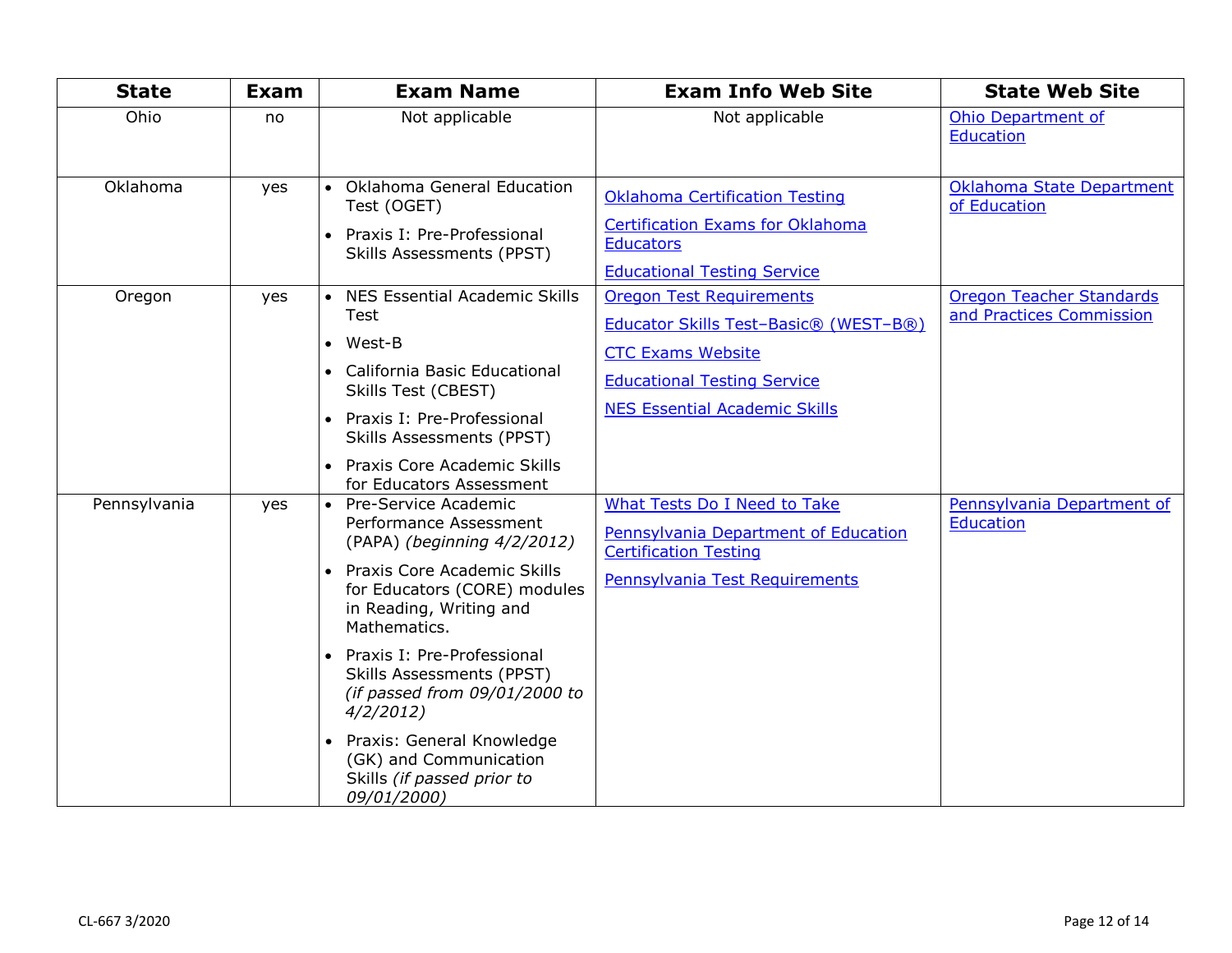| <b>State</b>   | Exam | <b>Exam Name</b>                                                                                                                                                                            | <b>Exam Info Web Site</b>                                                      | <b>State Web Site</b>                                                                                      |
|----------------|------|---------------------------------------------------------------------------------------------------------------------------------------------------------------------------------------------|--------------------------------------------------------------------------------|------------------------------------------------------------------------------------------------------------|
| Rhode Island   | no   | Not applicable                                                                                                                                                                              | Not applicable                                                                 | Rhode Island Department of<br><b>Education</b><br><b>Rhode Island Certification</b><br><b>Requirements</b> |
| South Carolina | yes  | Praxis Core Academic Skills<br>$\bullet$<br>for Educators Assessment<br>• Praxis I: Pre-Professional<br>Skills Assessments (PPST) (if<br>passed prior to 8/31/2014)                         | <b>Educational Testing Service</b><br><b>South Carolina Test Requirements</b>  | <b>South Carolina Department</b><br>of Education                                                           |
| South Dakota   | no   | Not applicable                                                                                                                                                                              | Not applicable                                                                 | South Dakota Department<br>of Education                                                                    |
| Tennessee      | yes  | • Praxis Core Academic Skills<br>for Educators Assessment<br>• Praxis I: Pre-Professional<br><b>Skills Assessments (PPST)</b>                                                               | <b>Educational Testing Service</b><br><b>Tennessee Assessment Requirements</b> | <b>Tennessee Department of</b><br>Education                                                                |
| <b>Texas</b>   | yes  | • THEA/TASP (Texas Higher<br><b>Education Assessment/Texas</b><br>Academic Skills Program)<br>• TSI Assessment                                                                              | <b>Texas Higher Education Assessment</b>                                       | <b>Texas Education Agency</b><br><b>Educator Testing</b>                                                   |
| Utah           | no   | Not applicable                                                                                                                                                                              | Not applicable                                                                 | <b>Utah State Board of</b><br><b>Education</b>                                                             |
| Vermont        | yes  | • Praxis Core Academic Skills<br>for Educators Assessment<br>• Praxis I: Pre-Professional<br>Skills Assessments (PPST) (if<br>passed prior to 8/31/2014)                                    | <b>Educational Testing Service</b><br><b>Vermont Test Requirements</b>         | <b>Vermont Agency of</b><br><b>Education</b><br><b>Vermont Educator Licensure</b>                          |
| Virginia       | yes  | • Praxis Core Academic Skills<br>for Educators Assessment<br>(beginning 1/1/2014)<br>Praxis I: Pre-Professional<br>$\bullet$<br>Skills Assessments (PPST) (if<br>passed prior to 8/31/2014) | <b>Educational Testing Service</b><br>Virginia Test Requirements               | Virginia Department of<br><b>Education</b>                                                                 |